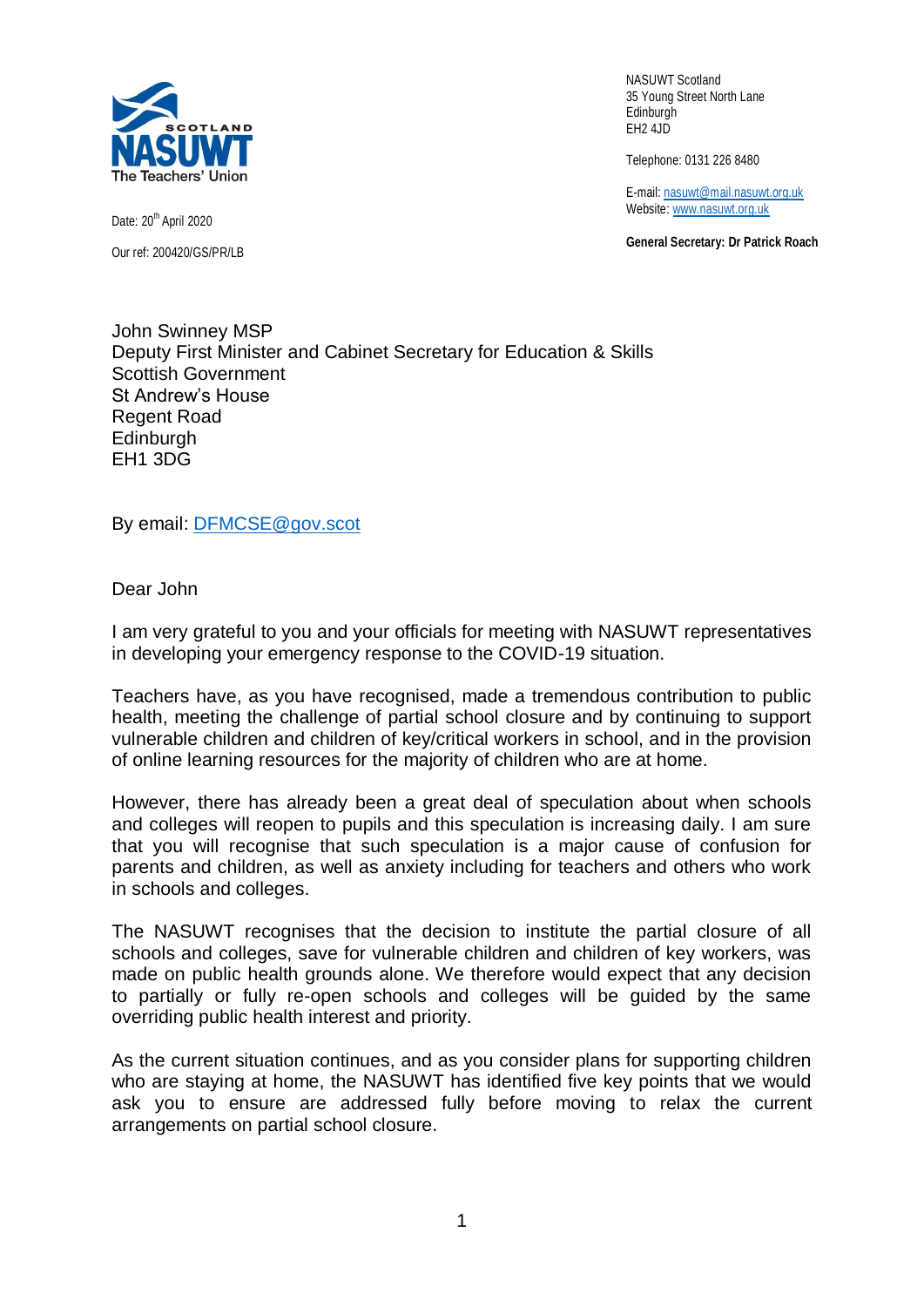It is our strong view that the decision on the partial or full re-opening of schools and colleges must be led by the scientific evidence and advice. Furthermore, it is essential that the scientific evidence and advice drives the policy decision and is not driven to bolster or support a predetermined policy objective. It is essential that lives are not put at risk, recognising that teachers, support staff and pupils and their families remain at risk of contracting the Coronavirus.

The NASUWT urges that when the current restrictions governing partial school closure are relaxed or lifted, it is important that the Government takes fully into account the concerns of those working in schools and colleges. In particular, the NASUWT would ask you to commit to the following:

- 1. Recognise the impact of Coronavirus on the existing workforce in schools and colleges. A significant number of teachers will be affected by COVID-19 because they are being 'shielded' due to their health status, or because of underlying health conditions, or because they or someone in their household has COVID-19 or symptoms of COVID-19. We trust that you will recognise that with a depleted workforce in schools and colleges, this will impact on support and provision available for pupils, with the result being smaller classes sizes and fewer pupils or classes in school/college on any given day.
- 2. Teachers must be guaranteed the same protections as other workers, and as provided for in the Government's general COVID-19 advice to employers and employees. This means ensuring the continued protection of teachers with underlying health conditions and those who are in vulnerable groups.
- 3. Where the incidence of COVID-19 remains in the general population, it is important that teachers and those working in schools are protected from the spread of the virus as far as possible. Access to PPE including universal access to soap and hot water is essential in every setting to enable teachers and pupils to wash hands regularly. In addition, other items of PPE, including gloves, aprons and in some instances face masks for those working with children with particular learning needs, will be essential. The NASUWT would ask your Department to set out its plans for ensuring the adequate and effective provision of PPE in schools and colleges, and recognise that decisions on the re-opening of schools must also take account of the challenging context of PPE supply.
- 4. Social distancing is recognised as a critically important strategy in the fight against COVID-19. However, it is widely recognised that stringent social distancing practice is difficult to achieve in certain educational contexts, including working with the early years and with some children with SEND. Not only is clear advice needed for the sector, but it must also be recognised that any decision to re-open schools wholly or partially will need to take account of the potential consequences for practising stringent social distancing. This may therefore necessitate fewer pupils in classes and fewer classes in schools and colleges at any one time. Physical space constraints in many schools and colleges must also be addressed as part of any guidance issued by your Department.
- 5. COVID-19 risk assessments undertaken in consultation and agreement with the workforce and trade unions must also be an overriding requirement prior